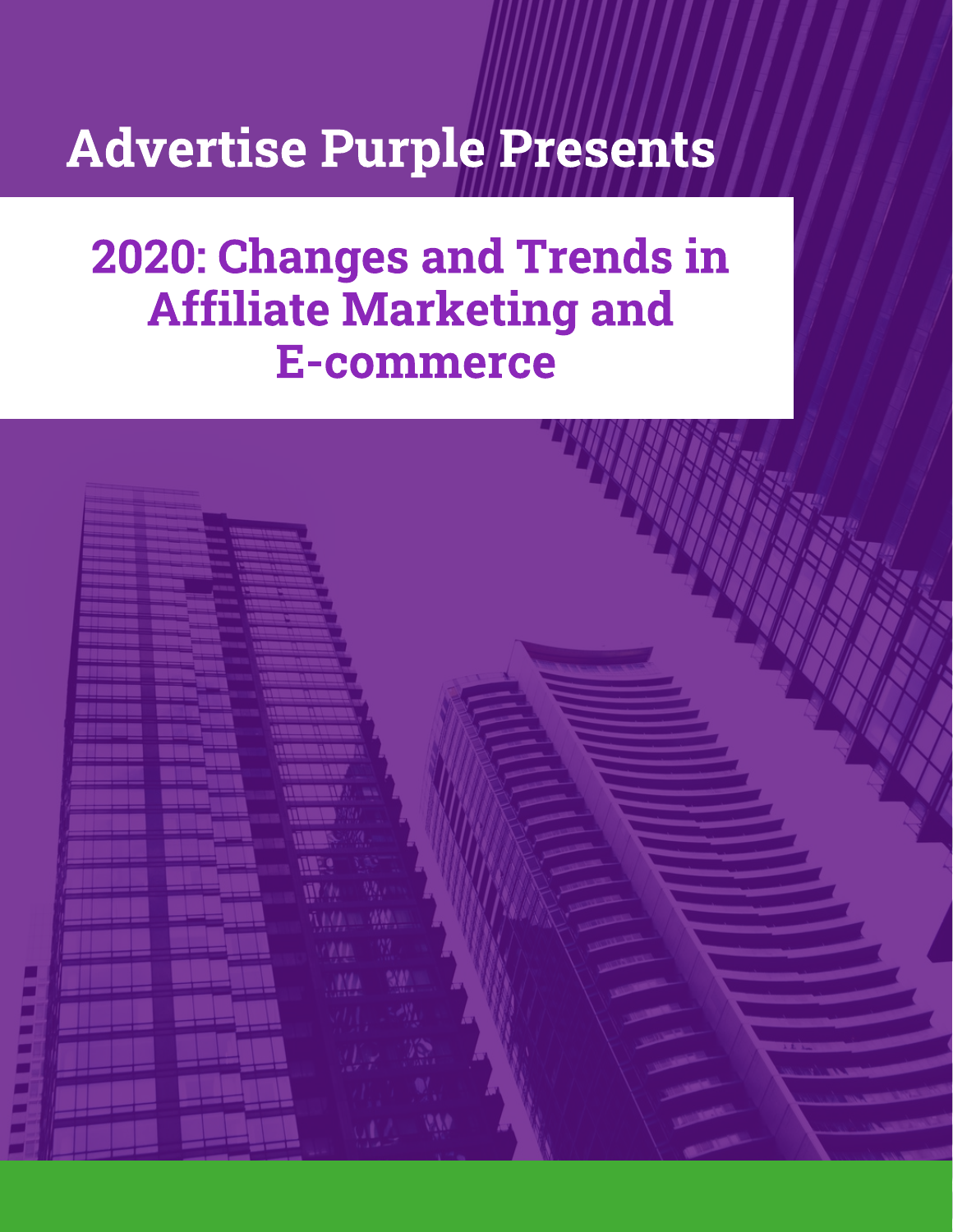# **Contents**

| <b>Overview: Market &amp; Customer Profile</b> | 03 |
|------------------------------------------------|----|
| Top Performers & Growth Spotlight              | 05 |
| <b>Client Success</b>                          | 06 |
| 2020 Trends                                    | 07 |
| <b>Affiliate Growth Segment</b>                | 08 |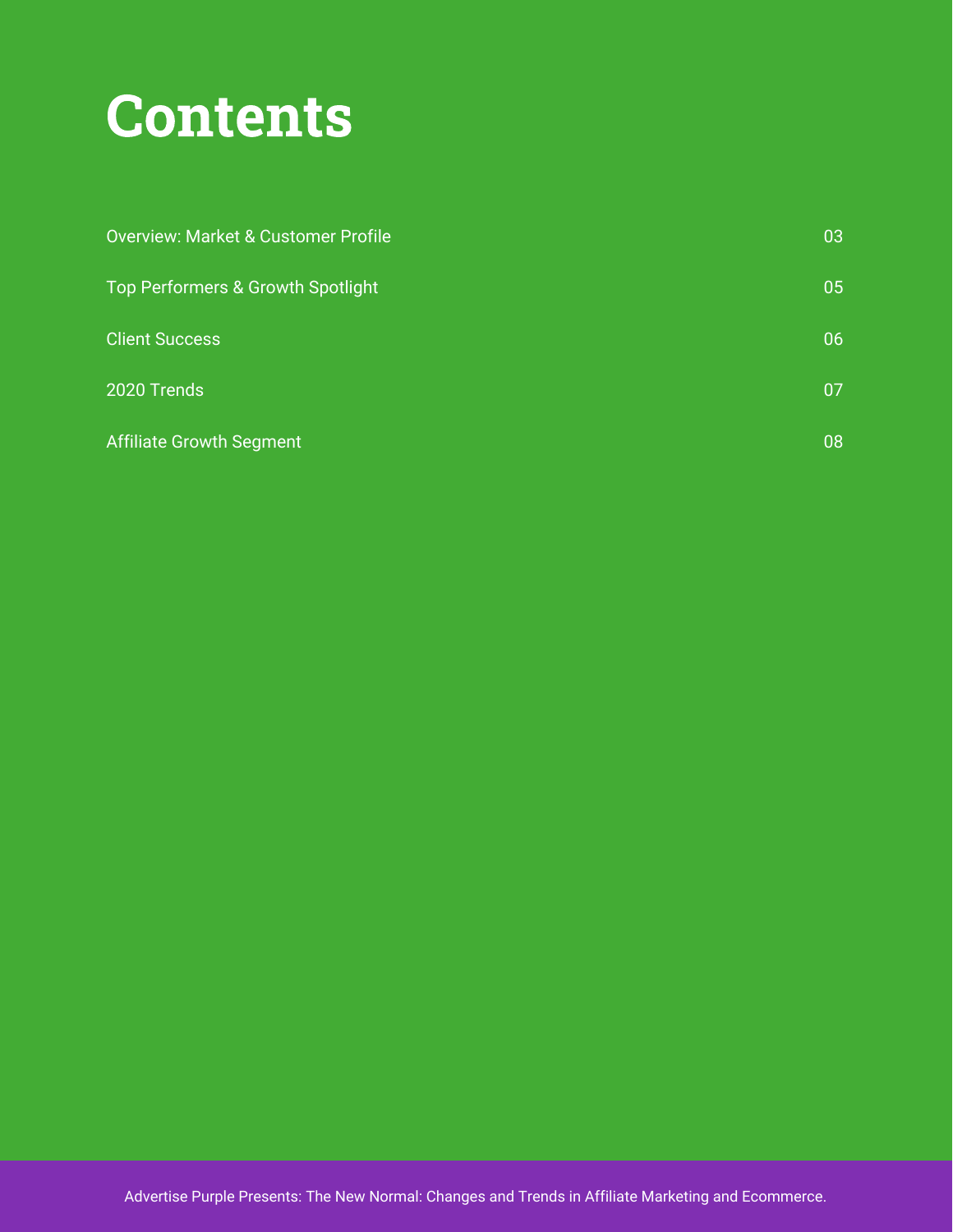# Market Overview

2020 was a historic year for retail, closing with significant gains in both advertiser and consumer interest. In a span of 12 months, consumers spent \$861.12 billion online with U.S. merchants, up 44.0% year over year.\* According to the data, this is the highest annual U.S. e-commerce growth in at least two decades, nearly triple the 15.1% jump in 2019\*. Stats show COVID-19-related boosts in online shopping resulted in an additional \$174.87 billion in e-commerce revenue in 2020, an incremental amount originally thought to be achieved in 2022.\* In addition to domestic growth, international e-commerce also grew at an unprecedented rate of 18% year over year.

With online retail growing at exponential rates, so has the demand for CPA-based digital marketing channels. AdPurp's profiled data shows that, not only the interest for affiliate marketing has increased, but the incremental performance and brand value also grew in proportionate fashion.

# Customer Growth

As an agency focused on affiliate performance, both incremental revenue and publisher acquisition, Advertise Purple experienced rapid growth in 2020 in all segments: customer growth, campaign success, and affiliate partnership management.

### **CLICKS**

Aggregate affiliate click volume from Advertise Purple clients continued to grow over 24% YoY despite COVID affected verticals.



Advertise Purple Presents: The New Normal: Changes and Trends in Affiliate Marketing and Ecommerce. \*Data sourced by Digital Commerce 360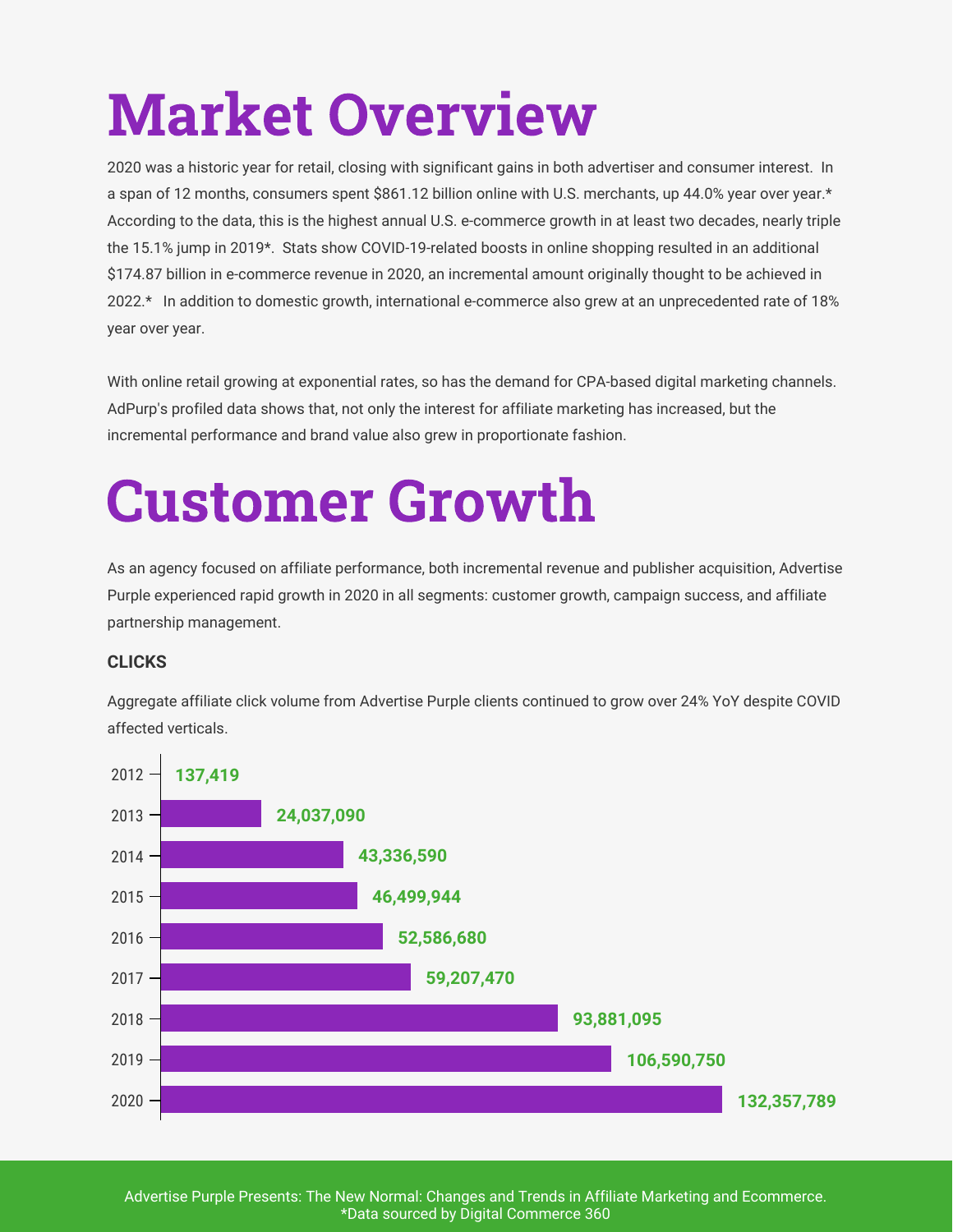#### **ORDERS**

**2020 order count toppled 4,700,000, a 24% YoY increase from 2019.**



#### **REVENUE**

**Under Advertise Purple management, clients generated over \$425,000,000.00 in affiliate revenue in 2020.**



Advertise Purple Presents: The New Normal: Changes and Trends in Affiliate Marketing and Ecommerce.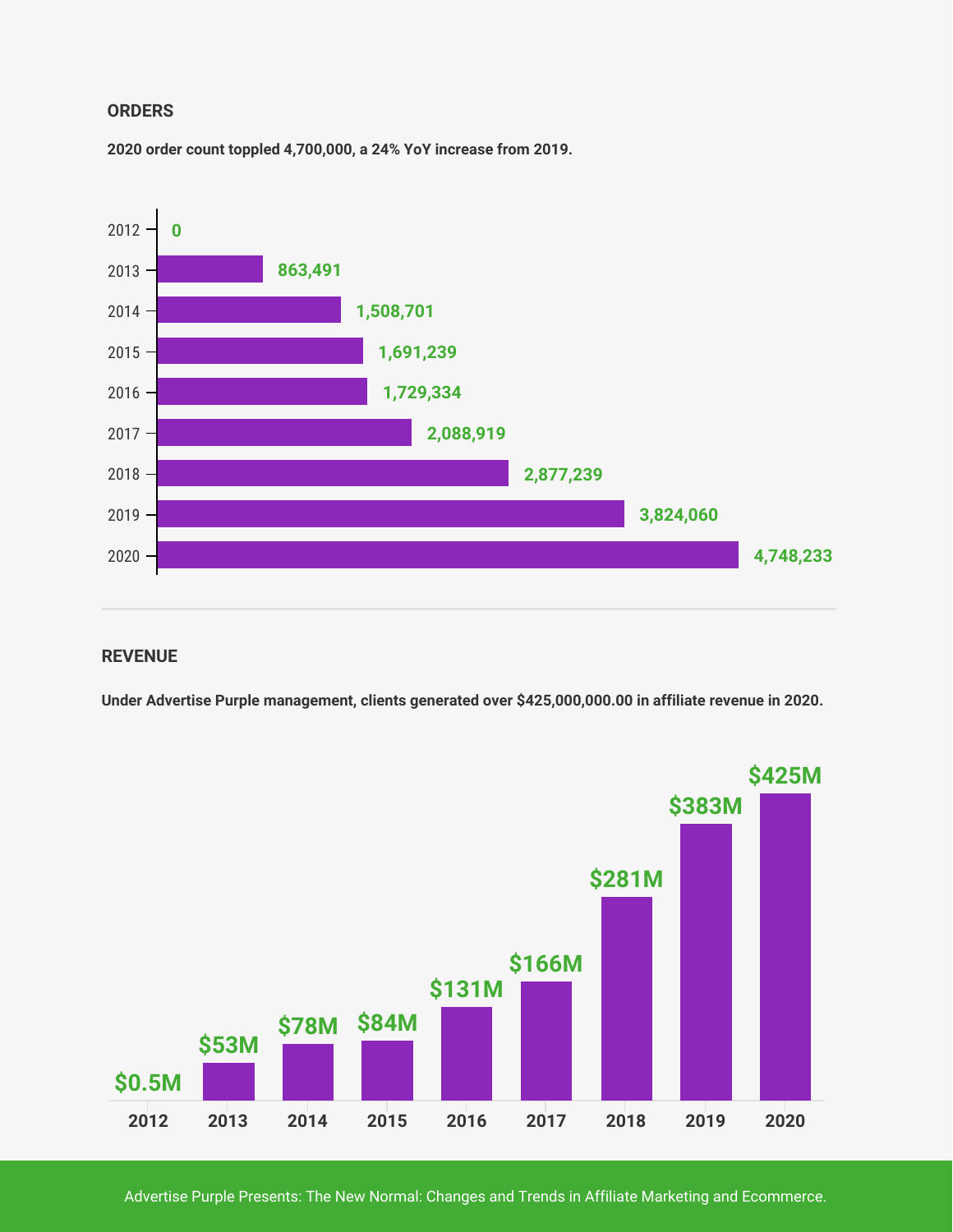## Strong Performers

**With notable volatility in Travel and Hospitality verticals throughout 2020, Computer, Electronics, & Software and Home & Living experienced the opposite, enduring upwards of 91% YoY sales growth and combined revenue total of over \$86m at Advertise Purple.**

Computer, electronics & software (Clicks)



Home & living (Revenue)

## Growth Markets

**Other growing verticals include Sleep, Gifts & Flowers, Sports & Outdoors, and Food & Beverage, with YoY growth stats skyrocketing into triple digits, and combined affiliate revenues topping \$87m.**

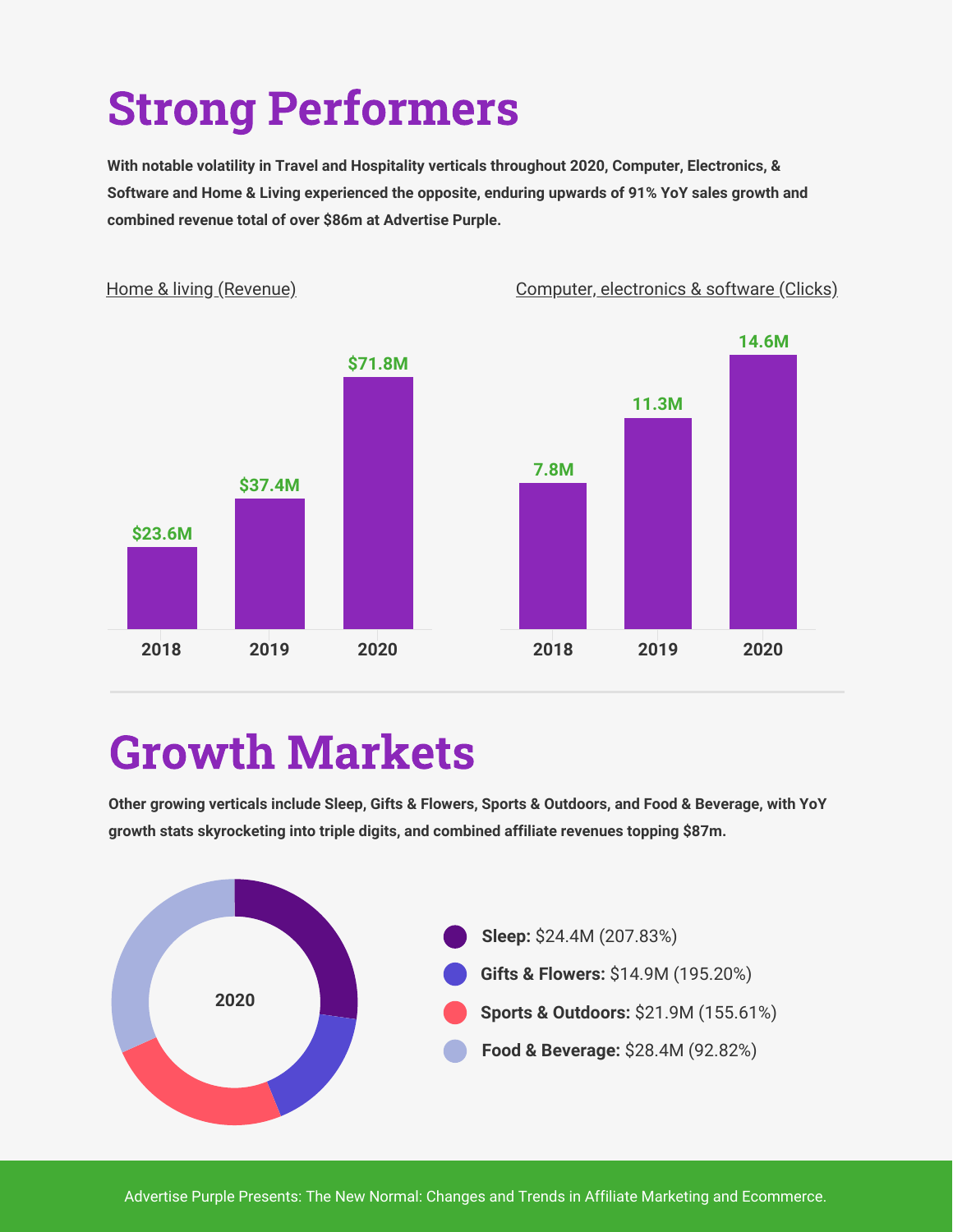## Enterprise Client Growth & Retention

**Enterprise-level clients achieved notable growth under Advertise Purple's management in 2020. Despite market volatility, data-backed campaigns resulted in this client segment experiencing compliant, incremental, and attributable sales from top-tier content and shopping partners.** 

-A well-known advertiser in the Home & Living Vertical saw 159% increase in affiliate revenue

-A new merchant in the Sleep vertical launched in late 2019 and went on to drive over \$8,000,000 in revenue in 2020 through quality partnerships introduced by Advertise Purple.

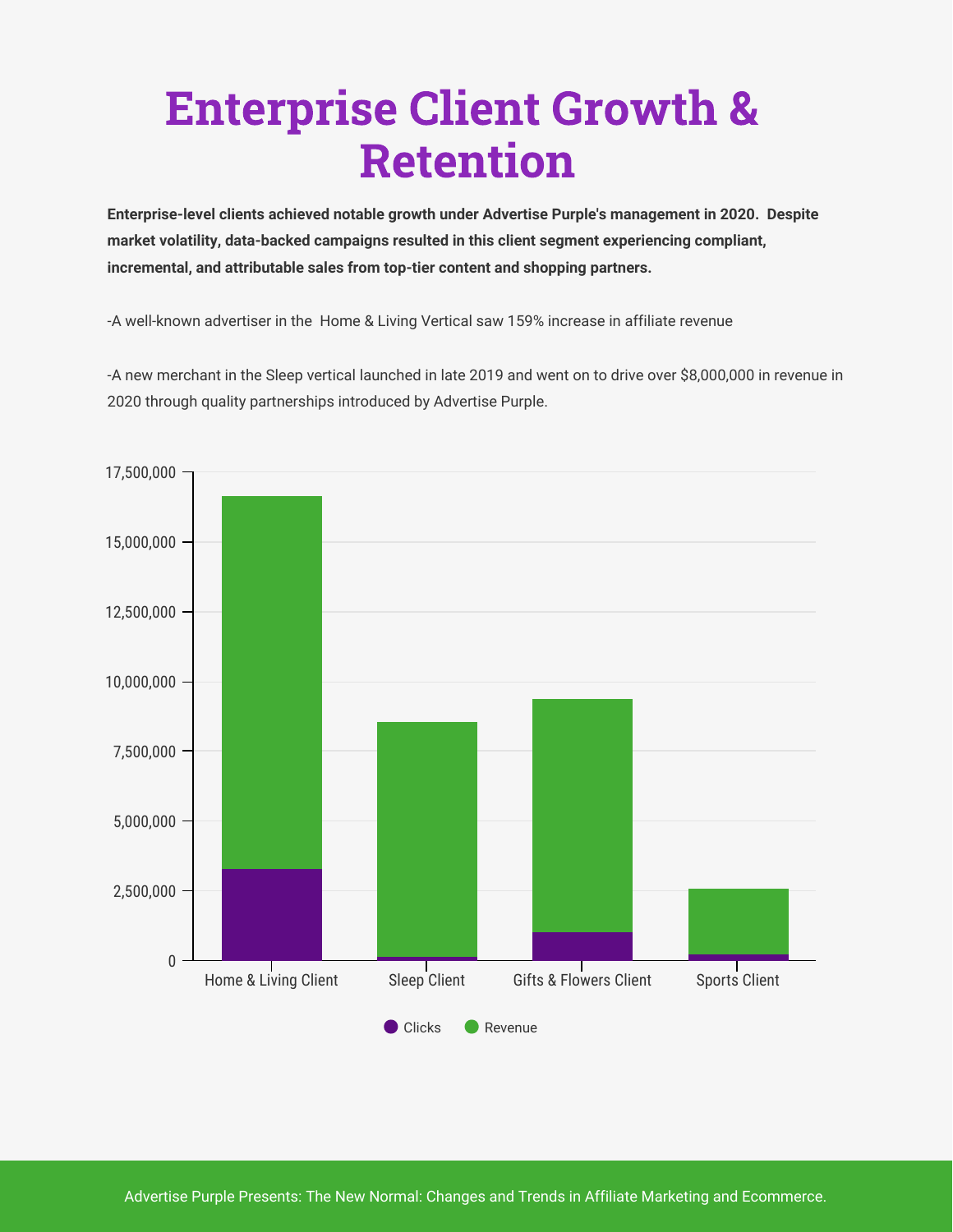# Market Trends

Although over 135,000 affiliate partnerships are under management, Advertise Purple is selective with whom they connect brands, ensuring incrementality, value, and top-of-funnel promotional methods. Despite strict requirements, clients gained a 9.48% increase in unique, active affiliates from 2019 to 2020.



#### **ACTIVE AFFILIATE COUNT**

#### **AFFILIATE PARTNER DIVERSIFICATION**